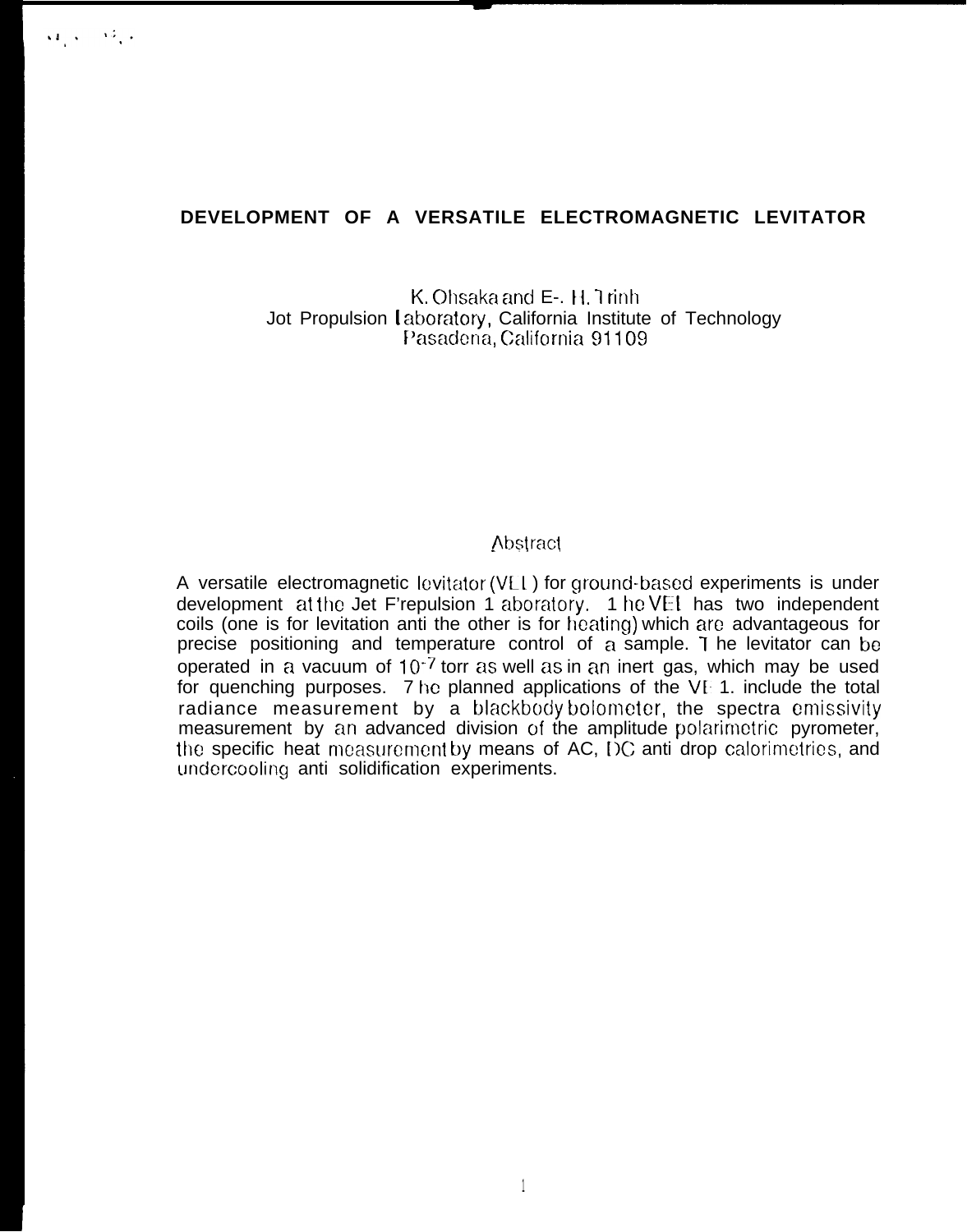#### Introduction

Containerless techniques have been considered as novel techniques for material processing on earth and in space because they are free from contamination originating from the container walls (I-5). Among the contain nerless techniques, the electromagnetic **k**) vitation technique is particularly suitable fOr processing The advantages of electromagnetic levitation are its metallic materials. capabilities to levitate a sample against gravity relatively easily and to heat the sample simultaneously to high temperatures in vacuum as well as in a gas environment. The disadvantage is, obviously its incapability to levitate nonconductive materials. At the Jet Propulsion Laboratory (JPL) NASA Center for Containerless Microgravity Research, we have been developing a versatile electromagnetic levitator (VEL) to provide engineers and scientists with an opportunity to utilize the levitator for their experiments rather than building their own. In this paper, we describe the features, the capabilities and the scheduled applications of VEL.

#### **VEL Features**

Figure 1 depicts the schematic diagram of VEL. 1 he heart of VEL is a vacuum chamber with four windows (one is on top and the others are at the side), two electrical feedthroughs and three motion feedthroughs (all arc not shown). The VI L has some unique features which are separately described in the following sub-sections.

Levitation and Heating Coils

 $\mathcal{L} = \{ \mathbf{v}_1, \ldots, \mathbf{v}_{n-1} \}$  .

Figure 2 shows the side view of the levitation and heating coils (1 he top view can be seen in Figure 4). 1 he levitation coil has an inverted conical shape which possesses some advantages over a conventional conical shape (6). The levitation coil is directly connected to a LopelRF generator (maximum output: 5 kW) operated at 250 kHz. '1 he heating coil has a spiral shape (two turns) and is placed at the spacing between the top and bottom turns of the levitation coil. "1 he heating coil is connected to a general purpose function synthesizer whose output is amplified by a linear power amplifier (FNI A-500, Gain: 60 dB) in order to match the impedance between the amplifier and the coil whose impedance is very small, a coaxial step-down transformer (shown in Figure 3) is installed. The primary coil is wound on a water-cooled ferrite core (15 turns) and the secondary coil is the coaxial shell itself. 1 he capacitors connected in series are rated at  $0.001$   $\mu$ F. The use of the general purpose function synthesizer allows us to modulate the power output, which may be required for certain experiments.

I he sample visibility from the side is generally poor in electromagnetic levitation because of the tight winding of the coil. We have succeeded in improving it with the present configuration of the coils. '1 he spacing between the Invitation coil and heating coil is approximately 4 mm, which is wide enough to observe the major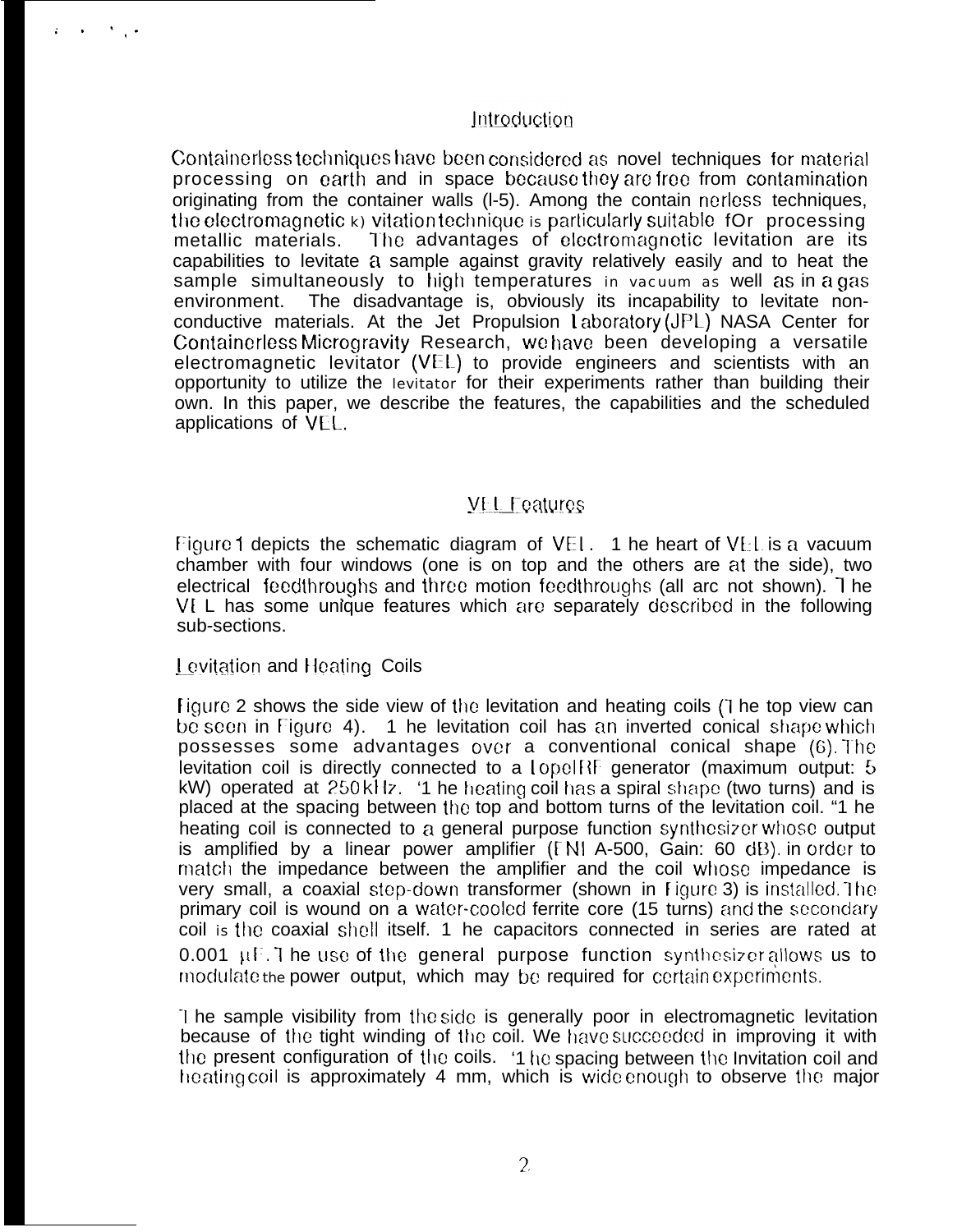portion of the side view of the sample. An example of the side view of the sample appears in figure 5.

#### Stability Control

A levitated sample is not stationary but acquires the oscillatory anti rotational motions. The degree of the motions seems to be related to the sample geometry and the induction field. It is known that a permanent magnet is a good velocity damper of the motions (7). Figure 4 shows three magnets which are arranged in a circle and separated by 1200. F or each magnet, the top face is the north pole and the bottom face is the south pole. 1 hus, the magnetic field is parallel to the axis of the levitation coil at the sample position. I-he temperature rise of the magnets due to eddy current hinting seems tolerable for most applications.

## Temperature. Measurement

1 he sample temperature can be measured by an optical pyrometer which is aimed at the sample through the top window. In [Figure 1, we also show an advanced division of the amplitude polar imetric pyrometer (DA f'f)) developed by INTERSONICS for JP $l$ . The [IAI'f ' can measure the spectra emissivity and utilize it for the temperature determination.

## **Environmental Control**

'1 he attainable vacuum level is in the  $10^{-7}$  torr range, which should be adequate for most experiments, '1 he chamber can be backfilled with a high purity inert gas. An oxygen remover can be installed to remove the residual oxygen in the gas. It is possible to adopt a closed loop oxygen removal system developed at JP1 (8). 1 he system is based on a metal loaded zcorite or carbon molecular sieves as the oxygen sorbents.

# Operational Capabilities

'1 he operational capabilities are strongly dependent on the configuration of the levitation and heating coils. A slight change in the configuration drastically affects the capabilities. 1 he capabilities also vary depending on the properties of the sample such as the electrical conductivity. '1 he following qualitative description of the capabilities is observed during an experiment with aluminum samples in an Ar environment.

#### Sample Choice

With the current setting, VI I can easily levitate AI and AI based alloys because of their low density and high conductivity. It is possible to levitate Ni and F e samples but the sample stability is not satisfactory. We arc working on this problem in order to enhance the levitation capability.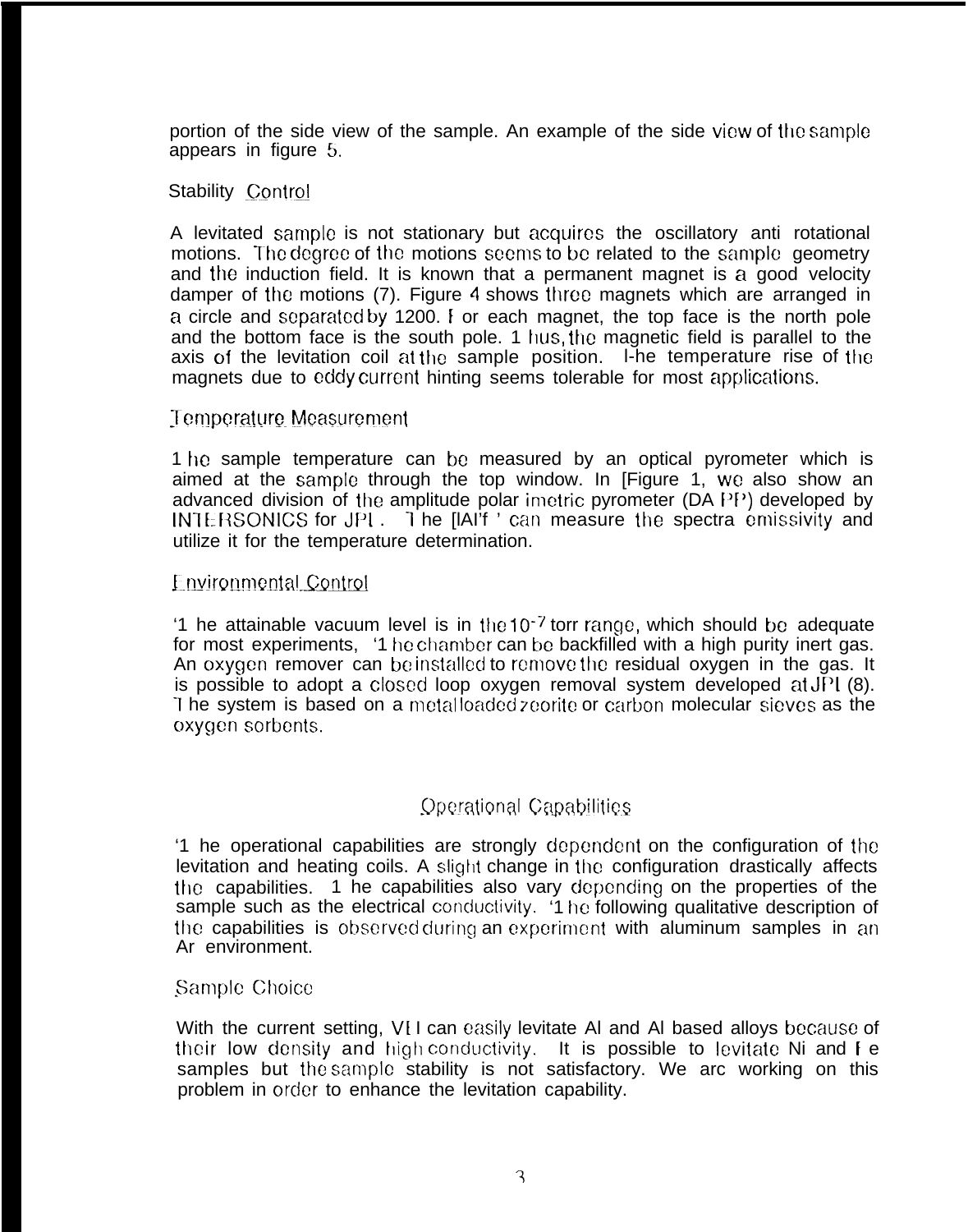# Sample Shape

figure 5 shows the side view of a liquid Al sample. 1 he sample is slowly rotating at an undetermined velocity. We may claim that the sphericity of the sample is better than that of the drop produced by the conventional conical shape coil.

## Temperature Range

1 he power required for levitation is sufficient to melt a sample of AI in vacuum. In an Ar atmosphere, heating by the levitation coil is not sufficient to melt the Al sample; thus, we can melt and resolidify the sample by controlling the power to the heating coil.

## **Sample Stability**

1 he magnets can stop oscillation and rotation of the solid sample, especially when the sample shape is irregular. 'I he magnets arc less effective for the liquid sample. The rotation of the liquid sample considerably slows down when the magnets are placed but it does not stop completely. 7 he liquid sample near the melting point is more stable than that at higher temperatures. '1 his observation indicates that the viscosity plays an important role in the stability of the liquid sample.

# Applications

'1 he V[.1 system is ciesigned to accommodate a variety of experiments. If necessary, it is possible to make minor modifications to accommodate specific requirements. 1 he planned applications using the system includes the following:

## Total Hemispherical Emissivity

Professor W. 1. Johnson at the California Institute of 1 echnology (Caltech) has proposed to measure the total hemispherical emissivity by means of a blackbody bolometer. 1 his quantity is necessary for his experiment on the AC specific heat measurement with the TEMPUS facility scheduled to fly on the Space Shuttle in 1994. 1 he basic idea of the bolometer is to collect all of the radiation which can be translated into the total hemispherical emissivity if the sample geometry is known. '1 he bolometer is under fabrication at Caltech and will be mounted on the top of the VEL system. '1 he accuracy of the measurement will strongly be dependent on the stability and sphericity of the sample.

## Spectra Emissivity

For radiometric pyrometry, the spectra emissivity must be independently obtained and provided for determining the sample temperature. Dr. A. Abatahi at JPL is interested in order to determine the emissivities of various metals and alloys to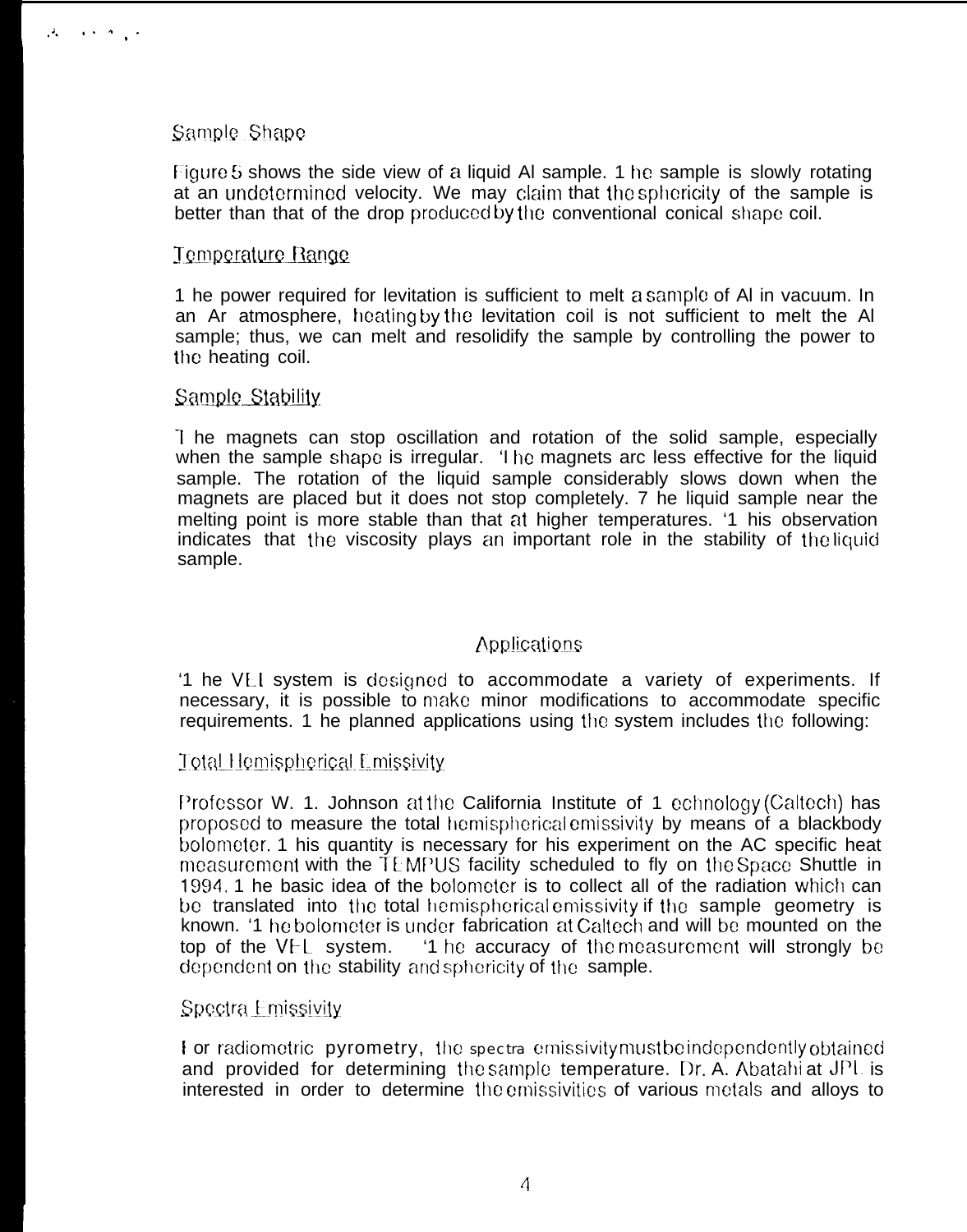create a database for general use. '1 he DAPP system will be utilized for this measurement.

#### Specific Heat (2008) Specific the state of the state of the state of the state of the state of the state of the state of the state of the state of the state of the state of the state of the state of the state of the state

 $\mathcal{A}$ ,  $\mathcal{A}$ 

<sup>I</sup> ovitation of a liquid is an effective way to achieve a significant level of undercooking because there is no contact with the container, which is usually a highly active heterogeneous nucleation site for a solid. The specific heat of the levitated undercooked liquid can be determined if it is measured by a noncontact method. A drop calorimeter developod at JP1. has been successfully utilized to measure the specific heat of a undercook glass forming alloy (9). I his method is time consuming and can only determine the specific heat inciirectly. Alternative calorimetric methods that measure the specific heat directly are noncontact AC (1 O) and DC (thermal relaxation) calorimetry methods. We will explore the feasibility of these methods using the VEL system

#### Surface Tension

l-he surface tension of a levitated liquid drop can be determined by oscillating the drop about its equilibrium shape (11 ). 1 he oscillation frequency can be related to the surface tension according to Rayleigh's law (1 2). An alternative method is simply to spin the drop until it is bifurcated. 1 he bifurcation point has been theoretically predicted to be  $0.56 \, \omega_0$ , where

$$
\omega_0 = \left(\frac{8\sigma}{\rho r}\right)^{1/2} \tag{1}
$$

is the fundamental axisymmetric mode of the shape oscillation of a non-rotating drop,  $\sigma$  is the surface tension,  $\rho$  is the density and r is the radius of the spherical drop (1 3). We have observed that the Icvitated sample naturally spins in an accelerated manner and sometimes it eventually bifurcates. We may utilize this phenomenon to determine the bifurcation point. We may also actively apply a torque by generating a rotating magnetic field  $(1 4)$ .

#### Solidification

Professor J. t 1. Perepezko at the University of Wisconsin has shown that the corr-elation between the onset eutectic spacing and the nucleation temperature of InSb-Sb (15) can be described by the eutectic growth theory of Kurz and f isher (16). 1 he theory is written as

$$
\Delta T = \Delta \lambda v + \frac{B}{\lambda}
$$
 (?)

where AI is the undercooling at the interface,  $\lambda$  is the spacing, v is the interface velocity and A and  $B$  are constants. '1 rivedi, Magnin and Kurz have advanced the theory by taking into account the solute trapping which might happen at high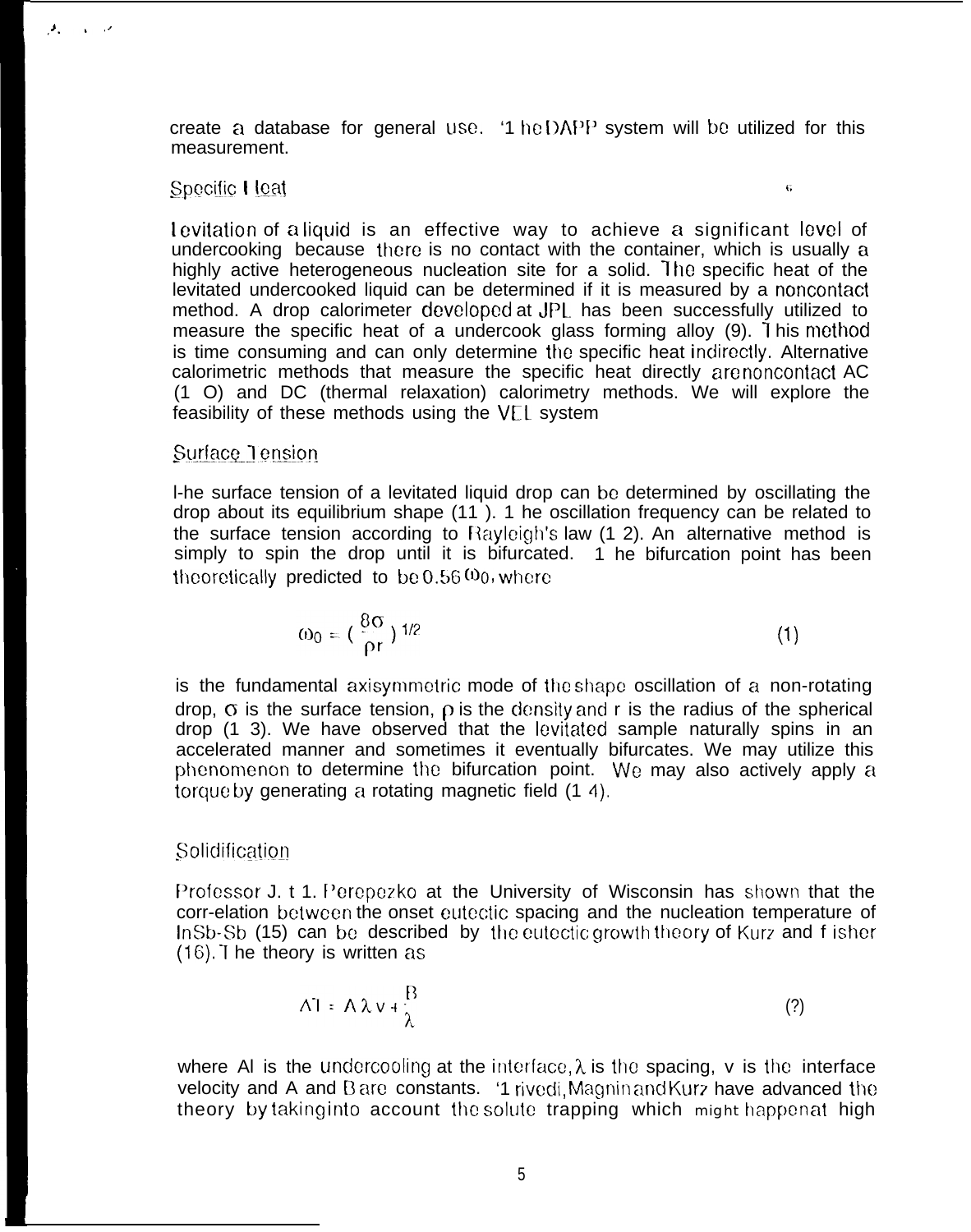interface velocities (17). It is of interest to test these theories with other eutectic alloys. We have chosen the Al-Cu eutectic alloy which is suitable for the VE 1 system.

 $\mathcal{A}^{\text{max}}_{\text{max}}$ 

#### **Acknowledgments**

1 his work represents one phase of research carried out at the Jet Propulsion laboratory, California Institute of Technology, under contract with the National Aeronautics and Space Administration (NASA). Special thanks to J. Watkins and J. Gatewood for their suggestions and help.

#### References

1. E.H. '1 rinh, "Compact Acoustic Levitation Device for Studies in Fluid Dynamics and Material Science in the [.. aboratory and Microgravity," Rev. Sci. Instrum., 56  $(1985), 2025 - 2065.$ 

2. W. H. Hofmeister, M. B. Robinson and R. J. Bayuzick, "Undercooling of Pure Metals in a Containerless Microgravity E- nvironment," Appl. Phys. Lett., 49 (1986), 1342-1344.

3. C. A. Rey, D. R. Merkley, G. R. t lammarlund and T. J. Danley, "Acoustic Levitation '1 echnique for Containerless Processing at High "1 emperature in Space," Met. 1 rans. 19A (1 988), ?619-?6?3.

4. R. Willnecker, D. M. Herlach and B. Feuerbacher, "Containerless Undercooling of Bulk f e-Ni Metals," Appl. Phys. 1 ett., 49 (1986), 1339-1340.

5. D. M. Herlach, F. Gillessen and R. Willnecker, "Containerless Undercooking of the Easy Glass Forming Alloy Pd-Cu-Si during the Space Mission Texus14B," Deutsche Forschungs IJnd Versuchsanstalt fur Luft und Raumfahrt e.V. IB333-88/4, (1 988).

6. K. Ohsaka, J. C. Holzer, E. II. 1 rinh and W. 1. Johnson, "Specific t leat Measurement of Undercooled Liquids," Proc. of the 4th international Conference on Experimental Methods for Microgavity Materials Science Research, ed. R. A. Schiffman, 1 MS Publication (1 992), 1-6.

7. C. A. Habs and R. J. Fox, "Modular Electromagnetic 1 evitator," Proc. of the 4th International Conference on [ xperimental Methods for Microgavity Materials Science! Research, ed.R.A. Schiffman, '1 MS ['publication (1992), ?3-?6.

8.P. K. Sharma, "Kinetic Considerations in oxide Monolayer Formation on Metals and Implication to Microgravity Experiments dealing with Metallic Melts," Proc. of the 4th International Conference on Experimental Methods for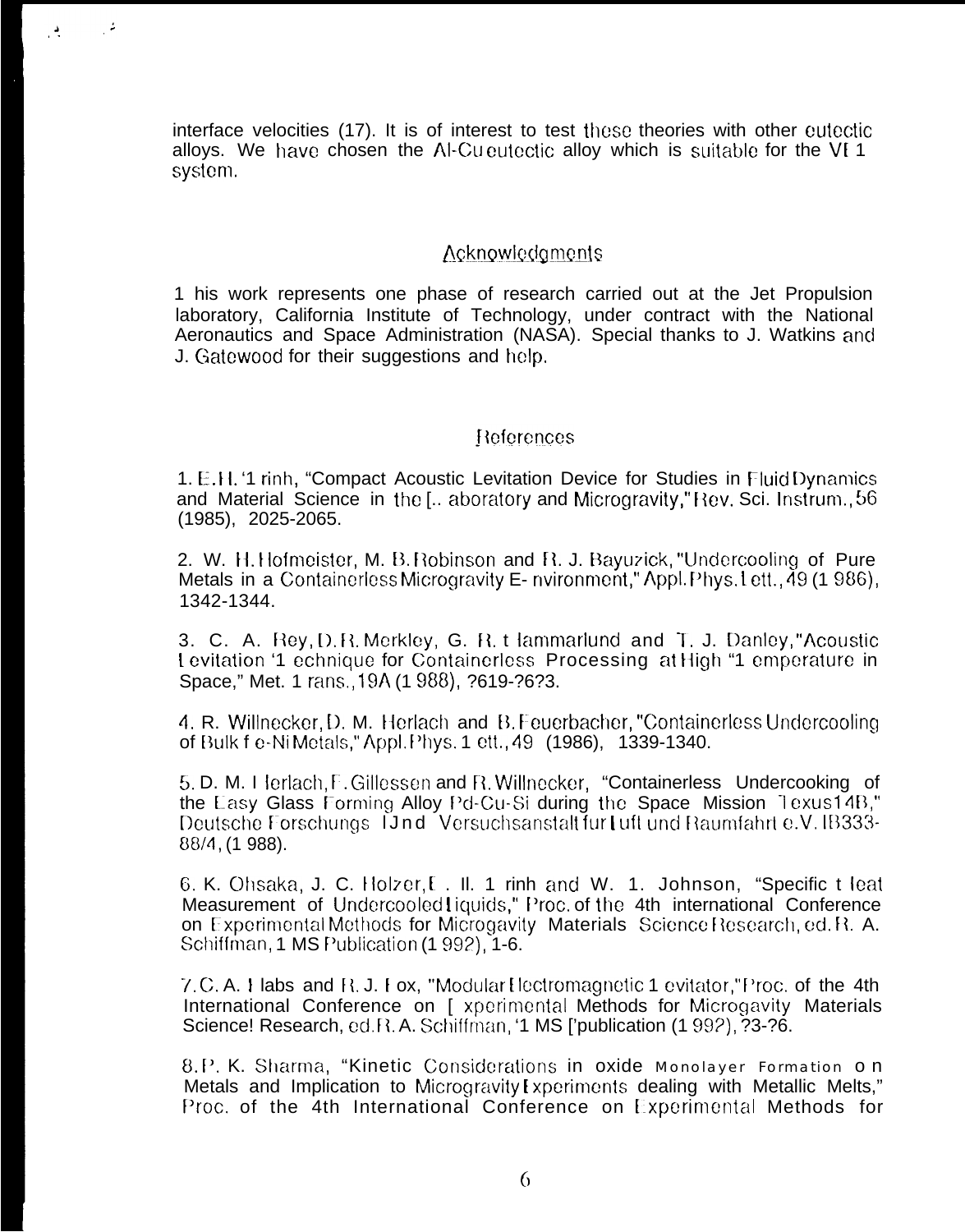Microgavity Materials Science Research, ed. R. A. Schiffman, 1 MS Publication  $(199?)$ , 127-132.

9. K. Ohsaka, E. H. Trinh, J. C. t lolzer and W. L. Johnson, "Gibbs Free Energy Difference between the Undercooked Liquid and the B Phase of a '1 i-Cr Alloy," Appl. Phys. Lett., 60 (1992) 1079-1081.

10. H. Fecht and W. L. Johnson, "A Conceptual Approach for Noncontact Calorimetry in Space," Rev. Sci. Instrum., 62 (1991), 1299-1303.

11. 1. Egry, "Surface '1 ension Measurements of Liquid Metals by the Oscillating Drop 1 echnique," J. Mat. Sci., 26 (1 991), ?997-3003.

1?. S. Sauerland, K. Eckler and I. Egry, "t iigh-F'recision Surface 1 ension Measurements on Levitated Aspherical Liquid Nikel Droplets by Digital Image Processing," J. Mat. Sci. Lett., 11 (1992), 330-333.

13. R. A. Brown and L. E. Striven, "The Shape and Stability of Rotating Liquid Drops," Proc. R. Sot. London, A371 (1 980), 331-357,

14. G. Sridharan, W. K. Rhim, D. Barber and S. Chung, '(Axial-Gap induction Motor for Levitated Specimens," NASA 'I ech Briefs, March (1 992).

15. D. S. Shong, J. A. Graves, Y. Ujije and J. 11. Perepezko, "Contain nerless frecessing of Undercooled Molts," Proc. of Materials Processing in the Reduced Gravity Environment of Space, ed. R. t. Doremus and P. C. Nordine, MRS Publication (1986), 17-27.

16. D. J. Fisher and W. Kurz, "A Theory of Branching Limited Growth of Irregular Iutectics," Acts Met., 28 (1980), 777-794.

17. R. Trivedi, P. Magnin and W. Kurz, "Theory of Eutectic Growth under Rapid Solidification Conditions," Acts Met., 35 (1 987), 971-980.

Captions:

 $\mathcal{A}=\mathcal{A}=\mathcal{B}=\mathcal{A}$ 

Figure 1. Schematic diagram of VL1.

Figure 2.1 evitation and heating coils of VEL.

figure 3. Coaxial step-down transformer for the heating coil.

Figure 4. Permanent magnet assembly for motion damping.

Figure 5. Side view of levitated molten Al.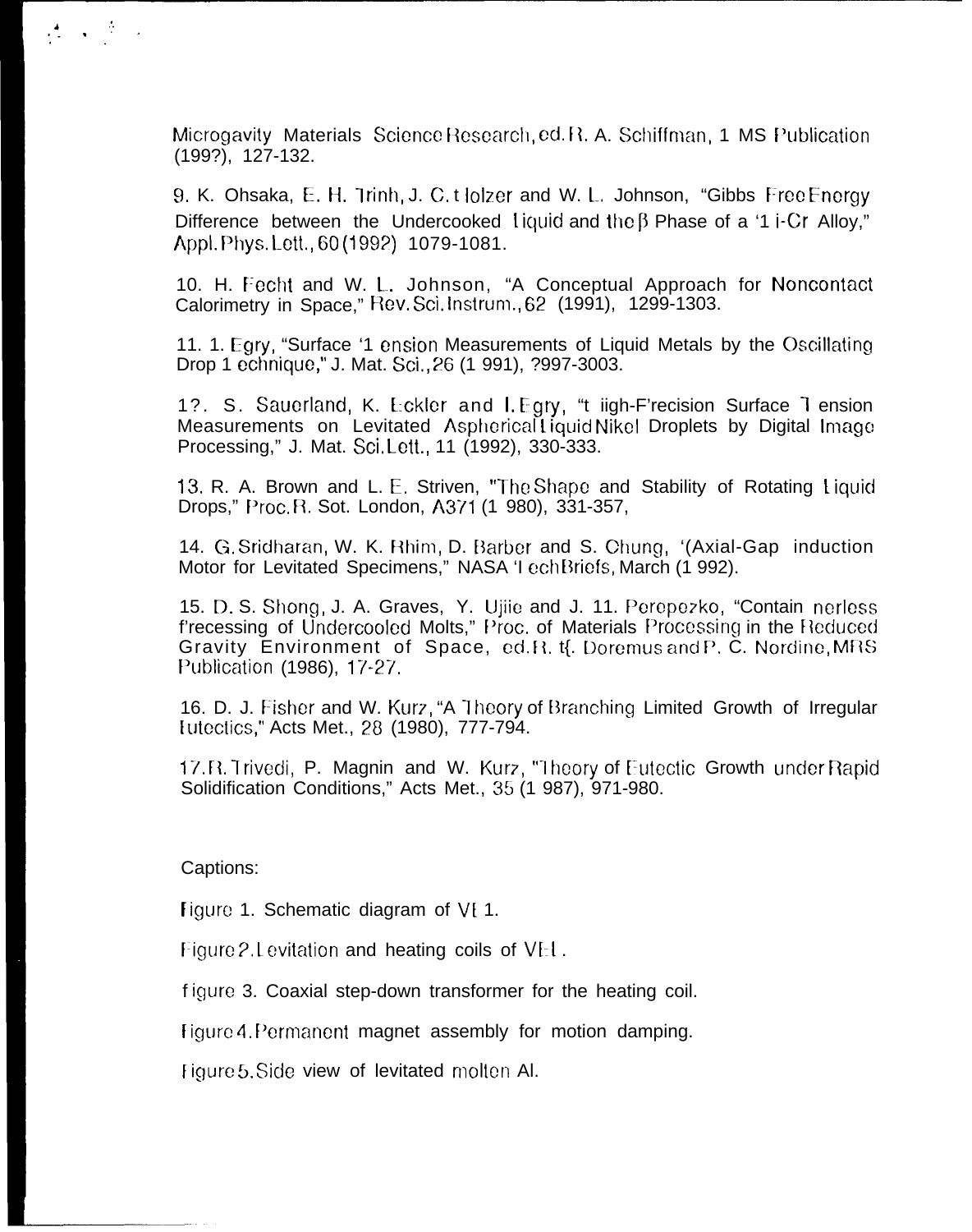

 $\Delta_{\rm{eff}}$ 

 $\sim 10^{11}$ 

# Figure 1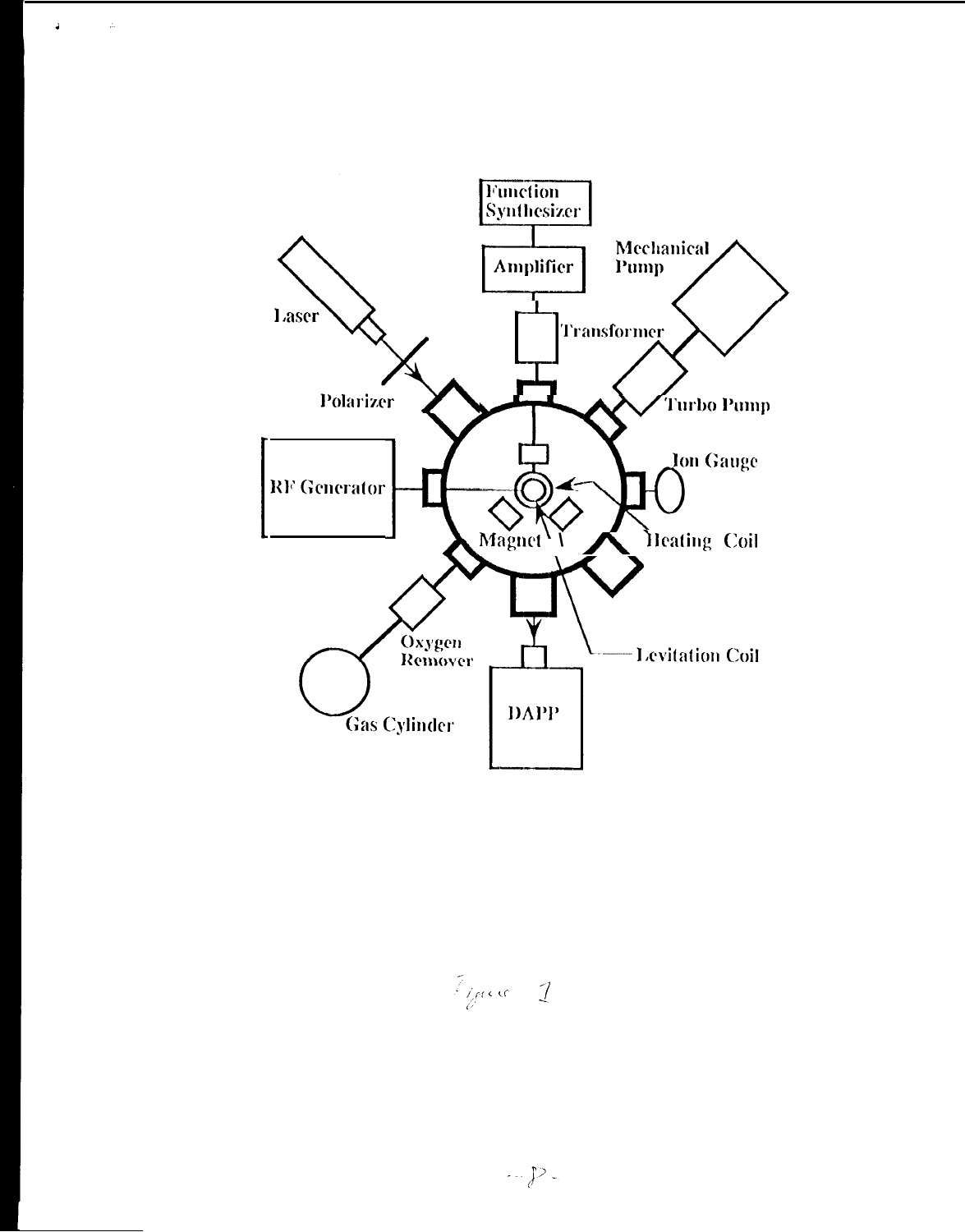